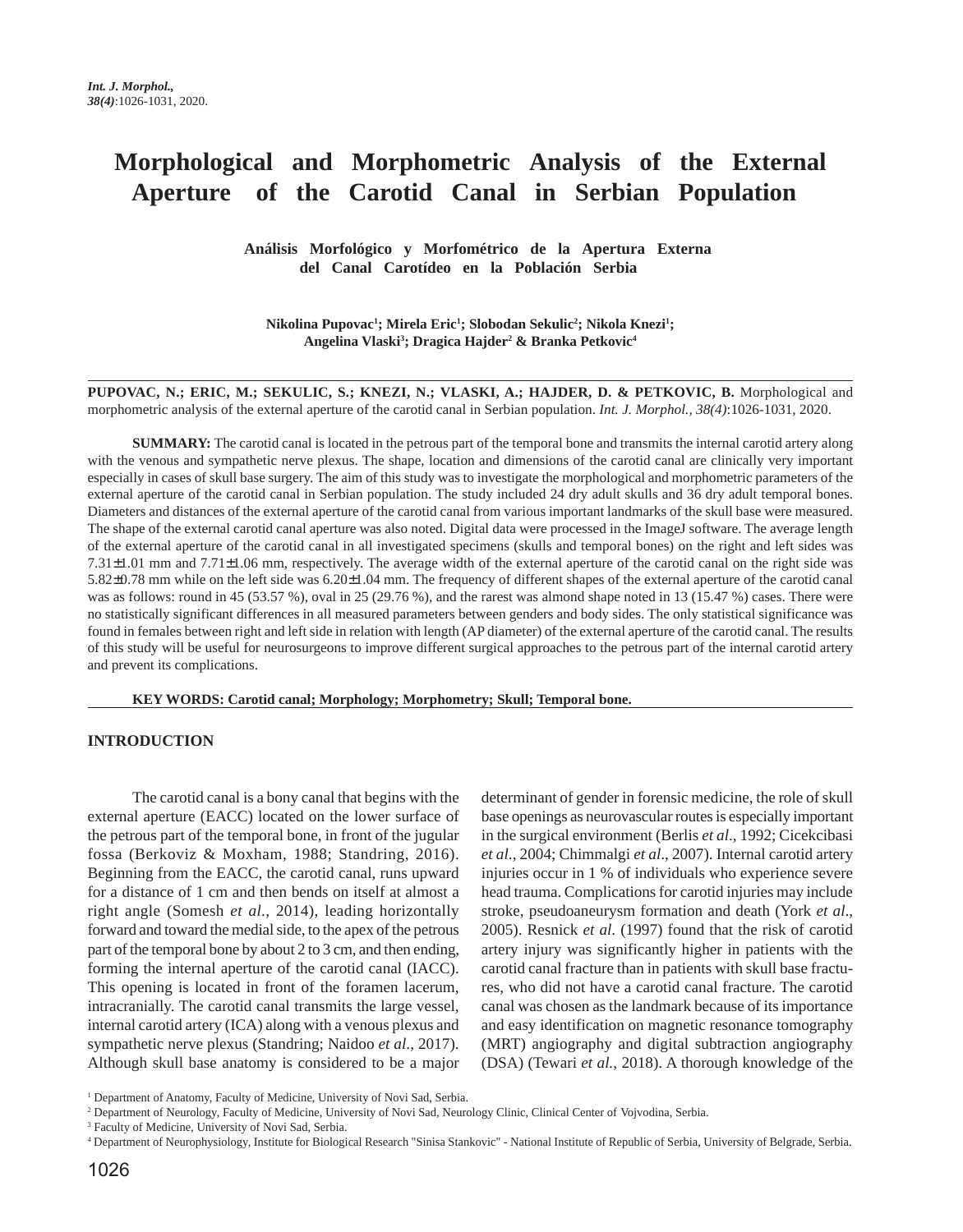normal and variant position of the carotid canal is important for neuroradiologists and neurosurgeons in cases of aneurysm and clivus microsurgery, as well as in order to improve different surgical approaches to the internal carotid artery in the petrous part of the temporal bone. The aim of this study was to determine the morphometric parameters and shape of the EACC in Serbian population and to correlate it with sex and body side.

## **MATERIAL AND METHOD**

The study included 84 temporal bones (24 dry adult human skulls and 36 dry human temporal bones) which belong to the collection of the Department of Anatomy, Faculty of Medicine, University of Novi Sad. Only those bones and skulls with preserved bony structures and openings at their inferior surface were considered. The sample consisted of 12 male skulls, 12 female skulls, 16 right temporal bones and 20 left temporal bones. The sex of the skull was determined based on the assessment of the next four morphological structures: external occipital protuberance, mastoid process, supraorbital margin, and glabella (Stevenson *et al*., 2009). The skulls were placed in a horizontal position with the base facing up and that surface was photographed. Similarly, after orientation the temporal bones were placed in a horizontal position so that the underside of the petrous part of the temporal bone was facing upward

while we photographed it. We used an Olympus sp-560uz digital camera with 18x optical zoom. The following parameters were measured (Fig. 1): 1. anteroposterior (AP) diameter of the EACC; 2. transverse (ML) diameter of the EACC (these two parameters were measured in all included specimens); 3. Shortest distance from the midline of the base of the skull (Mid) to the CC; 4. Shortest distance from foramen magnum (FM) to the CC; 5. Shortest distance from the tip of the mastoid process (MP) to the CC (these three parameters were measured on the skulls). On the six male skulls we were not able to measure the parameter of the shortest distance from foramen magnum (FM) to the EACC because of bone damage in this area.

The shape of the EACC was also noted. All images transferred to the computer and we measured following parameters on both sides using a computer program Image J 1.48 v. All of the measurements were taken three times by the same person, and the mean value, expressed in millimeters, was taken as the reference.

**Statistical Analysis.** The results are presented as parameters of descriptive statistics (mean), standard deviation (SD), minimum and maximum (Min-Max)). A Student's t-test was used to determine the difference between sexes and sides, while one-way ANOVA test was used to compare the mean values of EACC length and width for different types of shape. A statistically significant difference was considered if  $p <$ 0.05.



Fig. 1. Measured parameters of the skull (A): anteroposterior diameter of the EACC (1); transverse diameter of the EACC (2); the shortest distance from the midline of the base of the skull to the CC (3); the shortest distance from foramen magnum to the CC (4); the shortest distance from the tip of the mastoid process to the CC (5). Measured parameters of the temporal bone (B): anteroposterior diameter of the EACC (1); transverse diameter of the EACC (2).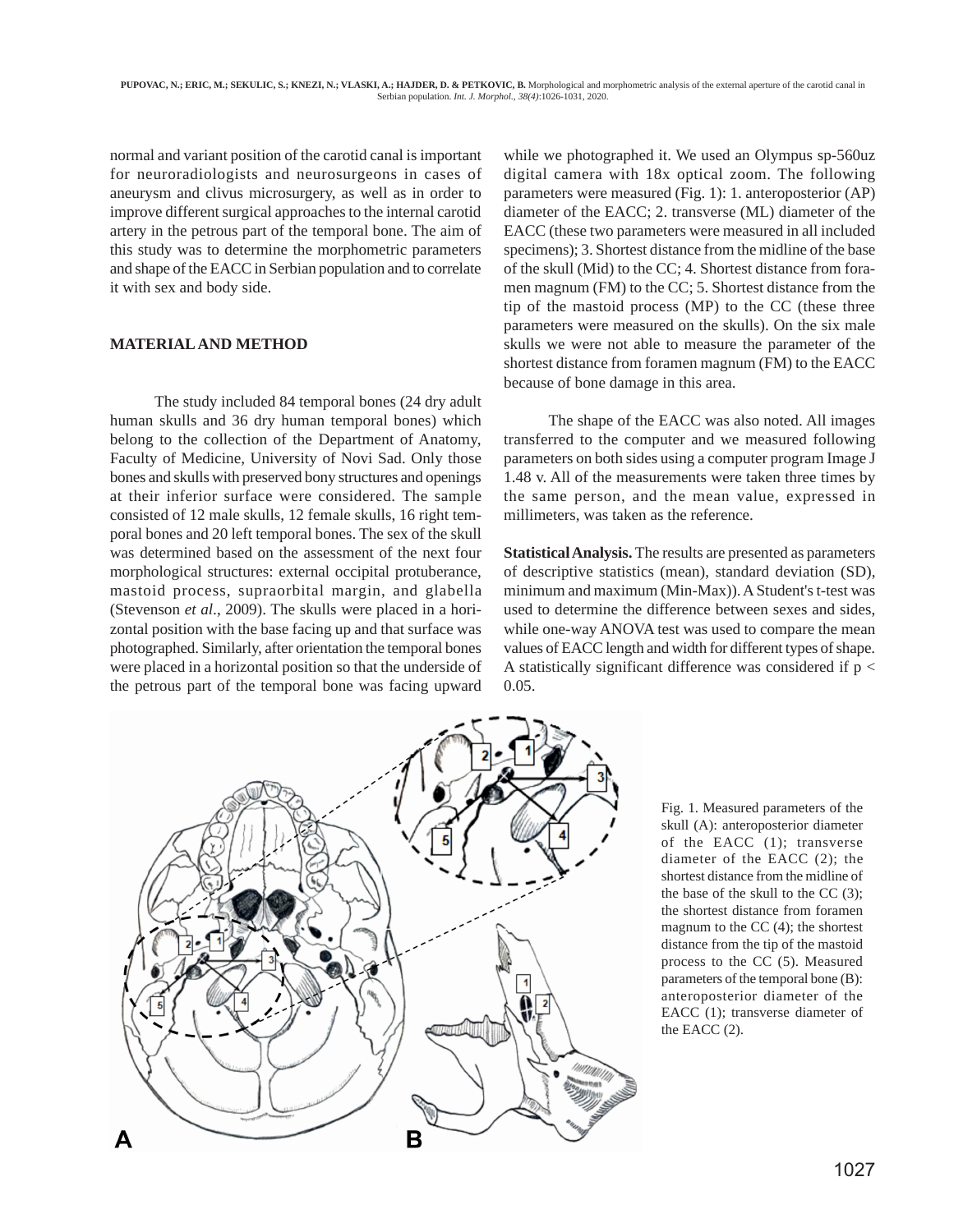# **RESULTS**

The mean values of the EACC length and width of all measured specimens (skulls and temporal bones) are shown in Table I. There were no statistically significant differences of the length and width of the EACC between sides.

After dividing the examined skull specimens by the gender, there was statistically significant difference in female skulls between right and left length (AP diameter) values of EACC ( $p = 0.017$ ). Significantly higher values were noted on the right side. In the other skull-based parameters, there were no statistically significant differences between genders and sides. The mean values of these parameters are shown in Table II.

In 45 (53.57 %) cases we found the round shape of EACC, oval in 25 (29.76 %), and the rarest shape was almond found in 13 (15.47 %) cases. On the temporal bones, the most common shape was round on the right and left sides in 9 (56.25 %) and in 11 (55 %) cases, oval shape on the right and left sides in 7 (43.75 %) and in 4 (20 %) cases, almond shape on the right side was absent and on the left side was present in 5 (25 %) cases. The varios shapes of the EACC are shown in Table III and Figure 2.

In male skulls, the most common shape of the EACC on the right and left sides was round noted in 7 (55.33 %) cases. In female skulls, the most common shape of the EACC on the right side was round noted in 5 (41.66 %) while on the left side frequency of the round and oval shape was equal - 6 (50 %) cases. The almond shape was the rarest in both sexes.

Table I. The results of measurements of the average length and width of the EACC on the all skulls and temporal bones.

| EACC.            |                 | Right side     |                               | Left side  |      |      |
|------------------|-----------------|----------------|-------------------------------|------------|------|------|
|                  | $X\pm SD$       | $Min-M \times$ | $X\pm SD$                     | $Min-M-x$  |      |      |
| Lenght $(AP)$ mm | $7.31 \pm 1.01$ | 4.75-9.91      | 5.68-10.33<br>$7.71 \pm 1.06$ |            | 1.76 | 0.08 |
| Widht (ML) mm    | $5.82\pm0.78$   | 4.42-7.98      | $6.20 \pm 1.04$               | 4.38-10.89 | .89  | 0.06 |

| Table II. Differences between right and left sides of skull bases in relation to the sex. |  |  |  |  |
|-------------------------------------------------------------------------------------------|--|--|--|--|
|                                                                                           |  |  |  |  |

|         |                         | Male                   |      |      | Female                  |                        |      |       |
|---------|-------------------------|------------------------|------|------|-------------------------|------------------------|------|-------|
|         | Right side<br>$X\pm SD$ | Left side<br>$X\pm SD$ |      | n    | Right side<br>$X\pm SD$ | Left side<br>$X\pm SD$ |      | D     |
| AP      | $7.49 \pm 1.19$         | $7.77 \pm 1.13$        | 0.60 | 0.55 | $7.18 \pm 0.42$         | $7.96 \pm 0.96$        | 2.58 | 0.017 |
| ML      | $5.69 \pm 0.78$         | $6.41 \pm 1.61$        | 1.39 | 0.17 | $5.75 \pm 0.36$         | $5.96 \pm 0.92$        | 0.75 | 0.46  |
| EACC-MS | $25.06 \pm 2.35$        | $26.36 \pm 3.95$       | 0.97 | 0.34 | $25.63 \pm 3.15$        | $25.12 \pm 3.10$       | 0.39 | 0.69  |
| EACC-FM | $19.36 \pm 2.43$        | $21.36 \pm 3.22$       | .48  | 0.15 | $20.41 \pm 4.36$        | $19.90 \pm 3.21$       | 0.32 | 0.75  |
| EACC-MP | $29.81 \pm 2.72$        | $30.26 \pm 1.67$       | 0.48 | 0.63 | $27.66 \pm 3.32$        | $29.18 \pm 1.65$       | 1.41 | 0.17  |



Fig. 2. Shapes of the EACC: round-shaped (A), oval-shaped (B), almond-shaped (C).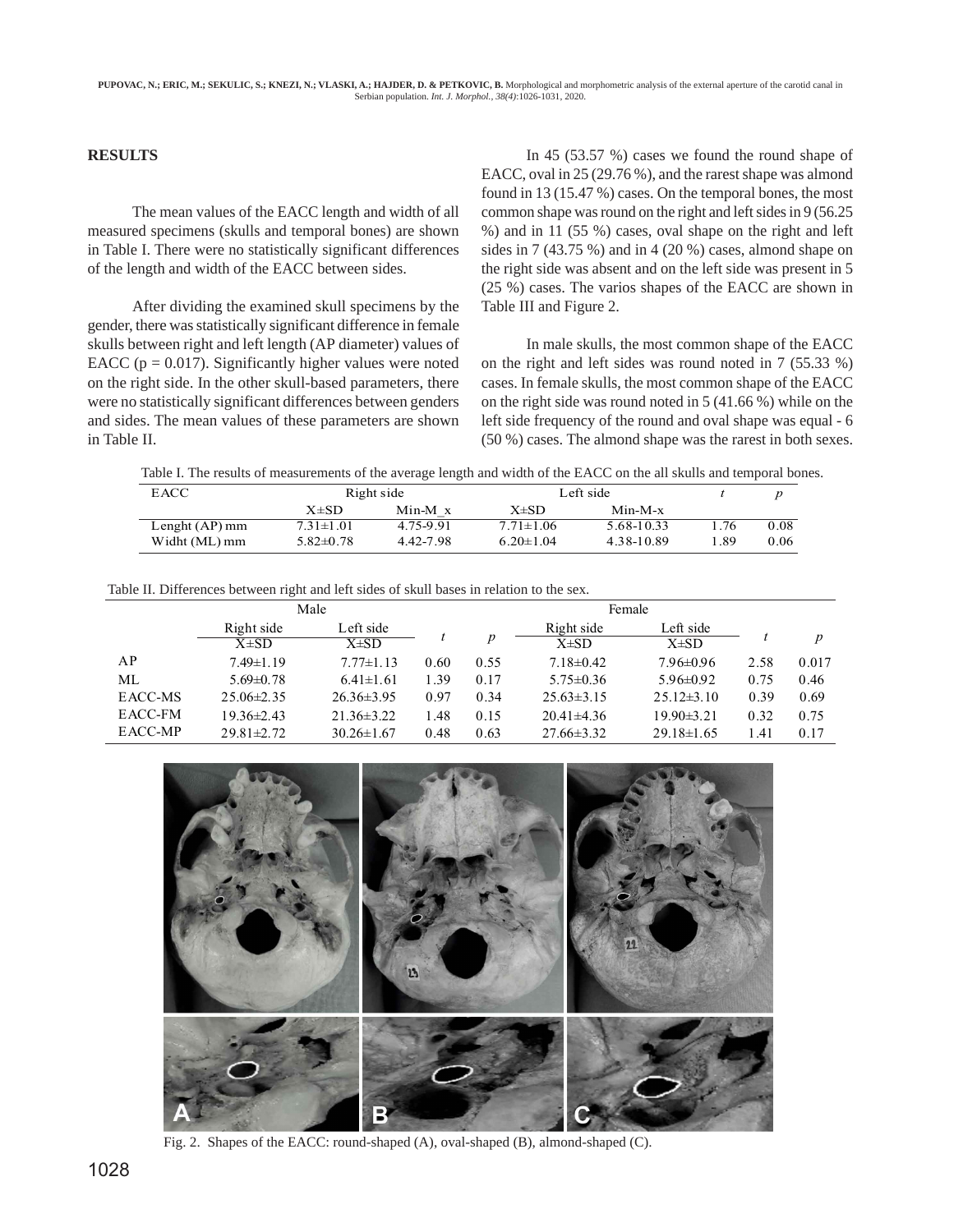**PUPOVAC, N.; ERIC, M.; SEKULIC, S.; KNEZI, N.; VLASKI, A.; HAJDER, D. & PETKOVIC, B.** Morphological and morphometric analysis of the external aperture of the carotid canal in Serbian population. *Int. J. Morphol., 38(4)*:1026-1031, 2020.

|        | Skulls $(n=24)$ |                       |              |                         |                | Temporal bones $(n=36)$ |                |
|--------|-----------------|-----------------------|--------------|-------------------------|----------------|-------------------------|----------------|
| Shape  | Right           | Male $(n=12)$<br>Left | Right        | Female $(n=12)$<br>Left | Right $(n=16)$ | Left $(n=20)$           | Total $(n=84)$ |
| Round  | $7(55.33\%)$    | $7(55.33\%)$          | $5(41.66\%)$ | $6(50\%)$               | $9(56.25\%)$   | 11(55%)                 | 45 (53.57%)    |
| Oval   | $2(16.66\%)$    | 3(25%)                | 3(25%)       | $6(50\%)$               | 7(43.75%)      | 4 $(20\%)$              | $25(29.76\%)$  |
| Almond | 3(25%)          | $2(16.66\%)$          | 3(25%)       |                         |                | 5(25%)                  | 13(15.47%)     |

#### Table III. Various shapes of the EACC.

### **DISCUSSION**

The internal carotid artery (ICA) represents the terminal branch of the common carotid artery that arises at the level of the superior margin of the thyroid cartilage. On the path to the underside of the brain, where it ends up giving its two terminal branches, it makes five curves. In relation to the part where it passes, the artery is divided into four parts: cervical, petrous, cavernous and cerebral part (Berkoviz & Moxham; Bailey *et al*., 2006). Ziyal *et al*. (2005) described five segments of ICA: cervical, petrous, cavernous, clinoid and cisternal segment. In the petrous part of the temporal bone, the ICA is located in its bony canal, in which it firstly passes longitudinally across the anterior wall of the tympanic cavity, and then bends forward and medially below the auditory tube and trigeminal ganglion. The artery enters in the cranial cavity through the apex of the petrous part of the temporal bone (Somesh *et al*.).

Although the human skull is seemingly symmetrical, there are differences when considering the right and left sides. This asymmetry is a common finding, especially at the base of the skull (Russo & Smith, 2011). In order to improve the different surgical approaches to the petrous part of the ICA, the details of the morphological and morphometric analysis of the EACC are of great importance.

In our study the average length of the EACC in the all measured specimens was  $7.31 \pm 1.01$  mm and  $7.71 \pm 1.06$ mm on the right and left side. The average width of the EACC was  $5.82 \pm 0.78$  mm and  $6.20 \pm 1.04$  mm on the right and left side, respectively. We found similar values in the study by Tewary *et al*. and Berlis *et al*.. In the study conducted by Watanabe *et al*. (2010), average width of the carotid canal in Japanese adults was  $5.27 \pm 0.62$  mm, while much lesser values  $(3.31 \pm 0.44 \text{ mm})$  were observed in the patients with adultonset Moyamoya disease with ICA stenosis (Berlis *et al*.; Watanabe *et al*.; Tewary *et al*.). A comparison of our results with those of previous studies is shown in Table IV.

According to the results of our study there were no statistically significant differences of the length and width of the EACC between sides and sexes except for the parameter AP which was statistically significant ( $p = 0.017$ ) between the right and left side on the female skulls. These results are in contrast with those of Aoun *et al*. (2013), and Shaikh & Kulkarni (2014), who found statistically significant differences between male and female skulls in relation to the side. This, the different results of the studies may be related to population differences. Also, Aoun *et al*. did not find significant difference of the parameter AP in female skulls between right and left length values.

Between sexes and body sides there were no statistically significant differences in three additional parameters: CC-MS, CC-FM, CC-MP. These results are similar with study by Tewary *et al*.; Aoun *et al*. and Calgüner *et al*. (1997). In the study by Shaikh & Kulkarni the comparison of the distance of EACC from Y axis (mid-sagittal line) in adult males and females was statistically significant (male had the higher values) on both left and right side which is in contrast with results of our study. This may be because they categorized the skulls into adolescent and adult groups.

According to the results of our study, the most common shape of the EACC was round (45 cases - 53.57 %), then oval (25 cases - 29.76 %), and the rarest was almond shaped (13 cases - 15.47 %). According to the literature data, similar results were found in a study by Somesh *et al*. and Tewary *et al*.. In a study by Naidoo *et al*., the most common shape of the EACC was oval (49.4 %), then round (28.4 %), and the rarest was the tear shape (22.2 %). The one-way ANOVA test shown that there were no statistically significant differences between the shape of the EACC and its length  $(F (2,165) = 0.129, p =$ 0.87) or width  $(F (2,165) = 1.847, p = 0.16)$ .

It is interesting that literature research uses different terms and abbreviations for the external aperture of the carotid canal such as: external opening of the carotid canal (EOCC), external aperture of carotid canal (AECC) or (EACC), while some used just carotid canal (CC) (Aoun *et al*.; Shaikh & Kulkarni; Somesh *et al*.; Tewary *et al*.; Naidoo *et al*.). To avoid nomenclature issues, the authors of this study invite future researchers to use a single nomenclature.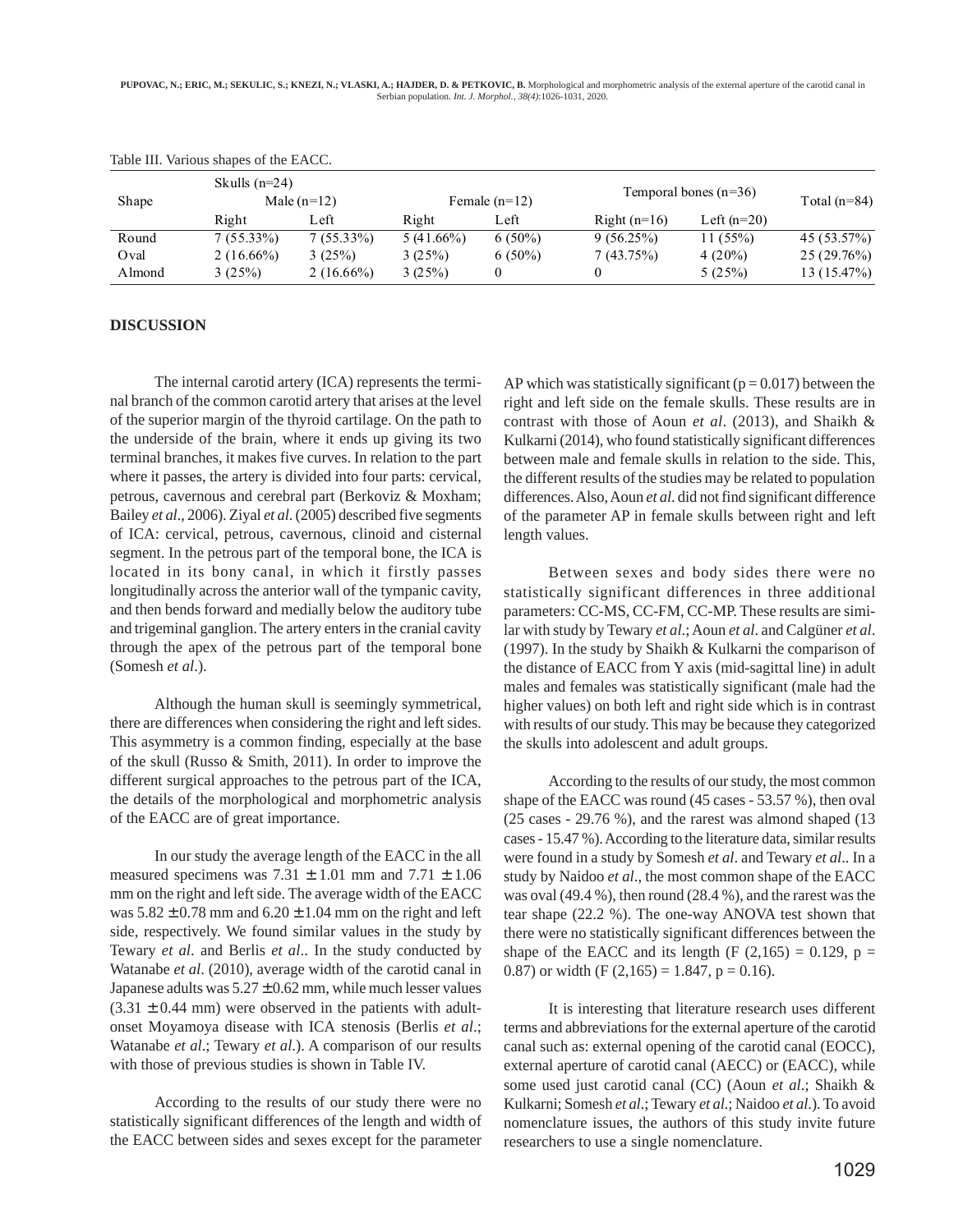|                      |                | Table IV. Showing comparison of our study with previous researchers. |                  |                              |                 |                      |                     |              |              |              |
|----------------------|----------------|----------------------------------------------------------------------|------------------|------------------------------|-----------------|----------------------|---------------------|--------------|--------------|--------------|
| EACC                 |                | Population                                                           | Number of        | $L$ ength (AP diameter)      |                 |                      | Width (ML diameter) |              | Shape        |              |
|                      |                |                                                                      | specimens        | Right side Left side         |                 | Right side Left side |                     | Round        | Oval         | Almond       |
| Ahmed et al. (2015)  |                | Indian                                                               | 100 skulls       | 6.79                         | 6.28            | 5.54                 | 5.27                |              |              |              |
| Aoun                 | Male           | Saudi                                                                | 75 skulls        | $7.96 \pm 0.89$              | $6.77 \pm 0.8$  | $5.7 + 0.69$         | 5.58±0.67           |              |              |              |
| et al. (2013)        | Femal e        | Arabian                                                              | 75 skulls        | $7.0\pm 0.65$ 6.77 $\pm 0.6$ |                 | 5.040.5              | $4.86 + 0.44$       |              |              |              |
| Berlis               | $\overline{C}$ | German                                                               | 60 skulls        |                              | $7.91 \pm 1.13$ |                      | $5.88 \pm 0.64$     |              |              |              |
| et al. (1992)        | Skulls         |                                                                      |                  |                              | $7.81 \pm 1.16$ |                      | $5.69 \pm 0.35$     |              |              |              |
| Naidoo et al.        | Male           | South African                                                        | 47 skulls        |                              | 5.41            |                      | 7.52                | 28.4%        | 49.4%        | 22.2%        |
| (2017)               | Femal e        |                                                                      | 34 skulls        |                              |                 |                      |                     |              |              |              |
| Somesh et al. (2014) |                | Indian                                                               | 82 skulls        | $3.13 \pm 0.99$              | $8.16 \pm 1.00$ | $6.31 + 0.64$        | $6.19 + 0.80$       | 85 (52.14 %) | 50 (30.67 %) | 28 (17.17 %) |
| Shaikh et al.        | Male           | Indian                                                               | 181 skulls       | $7.62 \pm 1.05$              | $7.51 \pm 0.88$ | $5.33 + 0.8$         | $5.46 \pm 0.8$      |              |              |              |
| (2014)               | Femal e        |                                                                      |                  | $7.2 \pm 1.05$               | $7.26 \pm 1.03$ | $5.3 + 1.23$         | $5.25 \pm 0.81$     |              |              |              |
| Tewari et al.        |                | South Indian                                                         | 68 skulls        | 7.76±0.88                    | 7.89±0.88       | $5.81 + 0.71$        | $5.32\pm0.80$       | 65 (51.18 %) | 37 (29.13 %) | 24 (18.89 %) |
| Our study            |                | Serbian                                                              | $24$ skulls + 36 | $7.31 \pm 1.01$              | $7.71 \pm 1.06$ | $.82 + 0.78$         | $5.20 + 1.04$       | 45 (53.57 %) | 25 (29.76%)  | 13 (15.47 %) |
|                      |                |                                                                      | temporal bones   |                              |                 |                      |                     |              |              |              |

In conclusion, our study provides important information about size and position of the EACC, using various anatomical parameters on the basis of the skulls and the temporal bones of our adult population. These results may be of great benefit for neurosurgeons and neuroradiologists, to improve different surgical approaches to the petrous part of the internal carotid artery and prevent complications.

## **ACKNOWLEDGEMENTS**

This work was supported by the Ministry of Education, Science and Technological Development of the Republic of Serbia (Grant OI175006).

**PUPOVAC, N.; ERIC, M.; SEKULIC, S.; KNEZI, N.; VLASKI, A.; HAJDER, D. & PETKOVIC, B.** Análisis morfológico y morfométrico de la apertura externa del canal carotídeo en la población serbia. *Int. J. Morphol., 38(4)*:1026-1031, 2020.

**RESUMEN:** El conducto carotídeo se encuentra en la parte petrosa del hueso temporal y da paso a la arteria carótida interna junto con el plexo nervioso venoso y simpático. La forma, ubicación y dimensiones del canal carotídeo son clínicamente muy importantes, especialmente en casos de cirugía de la base del cráneo. El objetivo de este estudio fue investigar los parámetros morfológicos y morfométricos de la apertura externa del canal carotídeo en la población serbia. El estudio incluyó 24 cráneos adultoss y 36 huesos temporales adultos secos. Se midieron los diámetros y distancias de la apertura externa desde varios puntos de referencia de la base del cráneo. También se observó la forma de la apertura del canal carotídeo externo. Los datos digitales se procesaron con Software ImageJ. La longitud promedio de la apertura en todos los especímenes investigados (cráneos y huesos temporales) en los lados derecho e izquierdo fue de 7,31 ± 1,01 mm y 7,71 ± 1,06 mm, respectivamente. El ancho promedio de la apertura en el lado derecho fue de  $5,82 \pm 0,78$  mm mientras que en el lado izquierdo fue de  $6,20 \pm 1,04$  mm. La frecuencia de las diferentes formas de la abertura externa fue la siguiente: redonda en 45 (53,57 %), ovalada en 25 (29,76 %), y la más rara fue la forma de almendra observada en 13 (15,47 %) casos. No hubo diferencias estadísticamente significativas en todos los parámetros medidos entre sexos y lados del cuerpo. La única estadística significativa se encontró en las mujeres entre el lado derecho e izquierdo en relación con la longitud (diámetro AP) de la apertura externa del conducto carotídeo. Los resultados de este estudio serán útiles para un mejor enfoque quirúrgico de los neurocirujanos en la parte petrosa de la arteria carótida interna, y advertir posibles complicaciones.

**PALABRAS CLAVE: Canal carotídeo; Morfología; Morfometría; Cráneo; Hueso temporal.**

## **REFERENCES**

- Ahmed, M. M.; Jeelani, M. & Tarnum, A. Anthropometry: A comparative study of right and left sided foramen ovale, jugular foramen and carotid canal. *Int. J. Sci. Stud., 35(5)*:88-94, 2015.
- Aoun, A. M.; Nasr, A. Y. & Aziz, A. Morphometric study of the carotid canal. *Life Sci. J., 10(3)*:2559-62, 2013.
- Bailey, B. J.; Johnson, J. T. & Newlands, S. D. *Head & Neck Surgery-Otolaryngology.* Philadelphia, Lippincott Williams & Wilkins, 2006.